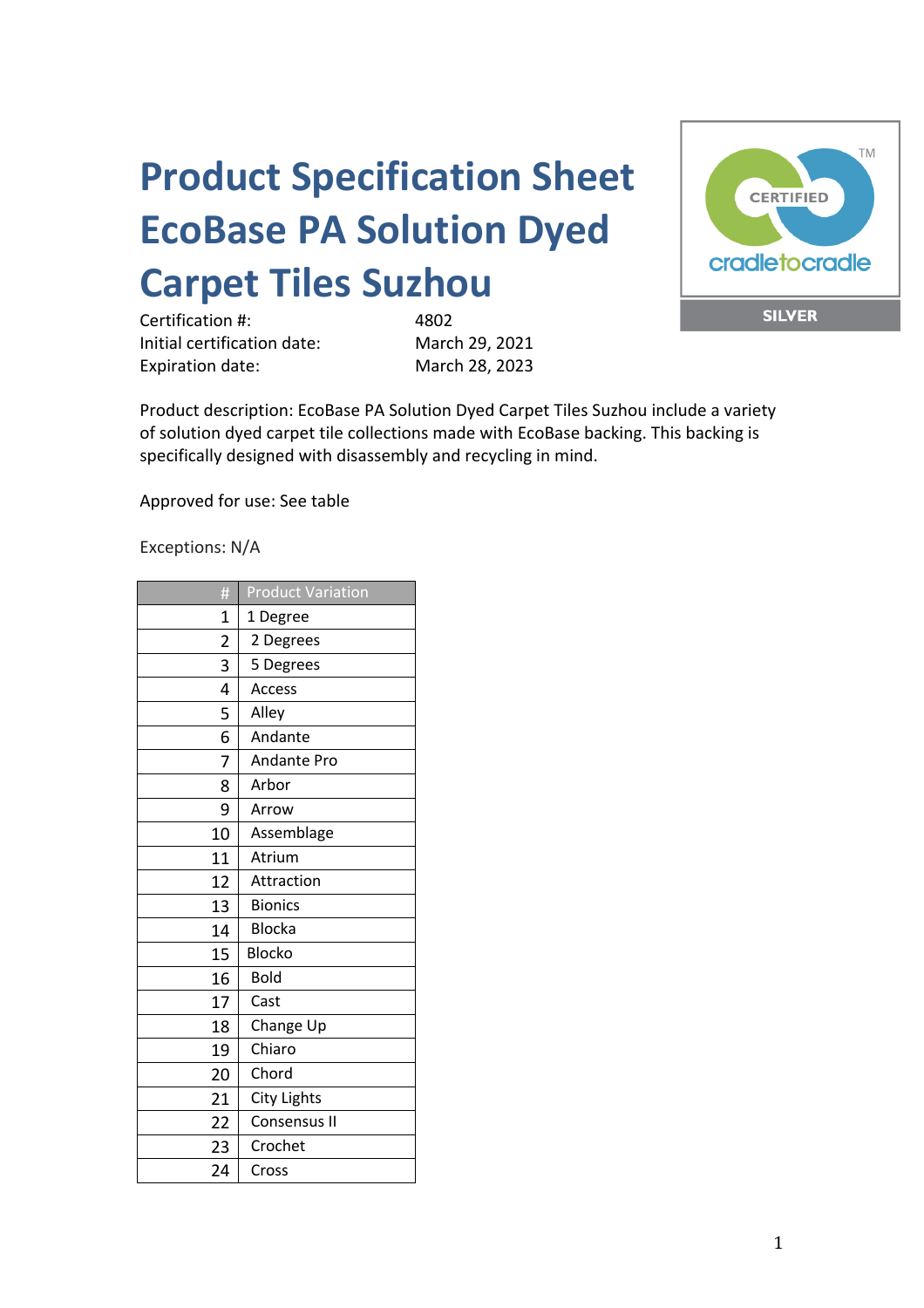| 25 | Currents                  |
|----|---------------------------|
| 26 | Degrees                   |
| 27 | <b>Degrees Transition</b> |
| 28 | Destiny                   |
| 29 | Discovery                 |
| 30 | Discovery II              |
| 31 | Discovery67               |
| 32 | Dune                      |
| 33 | Elegance                  |
| 34 | Elite                     |
| 35 | <b>Elite Maze</b>         |
| 36 | <b>Elite Stripe</b>       |
| 37 | <b>Elite Structure</b>    |
| 38 | Focus                     |
| 39 | Globe                     |
| 40 | Granite                   |
| 41 | Grid                      |
| 42 | Gridline II               |
| 43 | Halo                      |
| 44 | Headline II               |
| 45 | Illumin                   |
| 46 | Illusion                  |
| 47 | Imagery                   |
| 48 | Imagery II                |
| 49 | In Motion                 |
| 50 | Islands                   |
| 51 | <b>Islands Plus</b>       |
| 52 | Islands67                 |
| 53 | Jive                      |
| 54 | Kente                     |
| 55 | Kiva                      |
| 56 | Kuba                      |
| 57 | Landscape II              |
| 58 | Leap                      |
| 59 | Lento                     |
| 60 | Light up                  |
| 61 | Linearity                 |
| 62 | Madras                    |
| 63 | Memory                    |
| 64 | Memory II                 |
| 65 | Memory67                  |
| 66 | Meshwork                  |
| 67 | Metra                     |
| 68 | Metro                     |
| 69 | Milestone                 |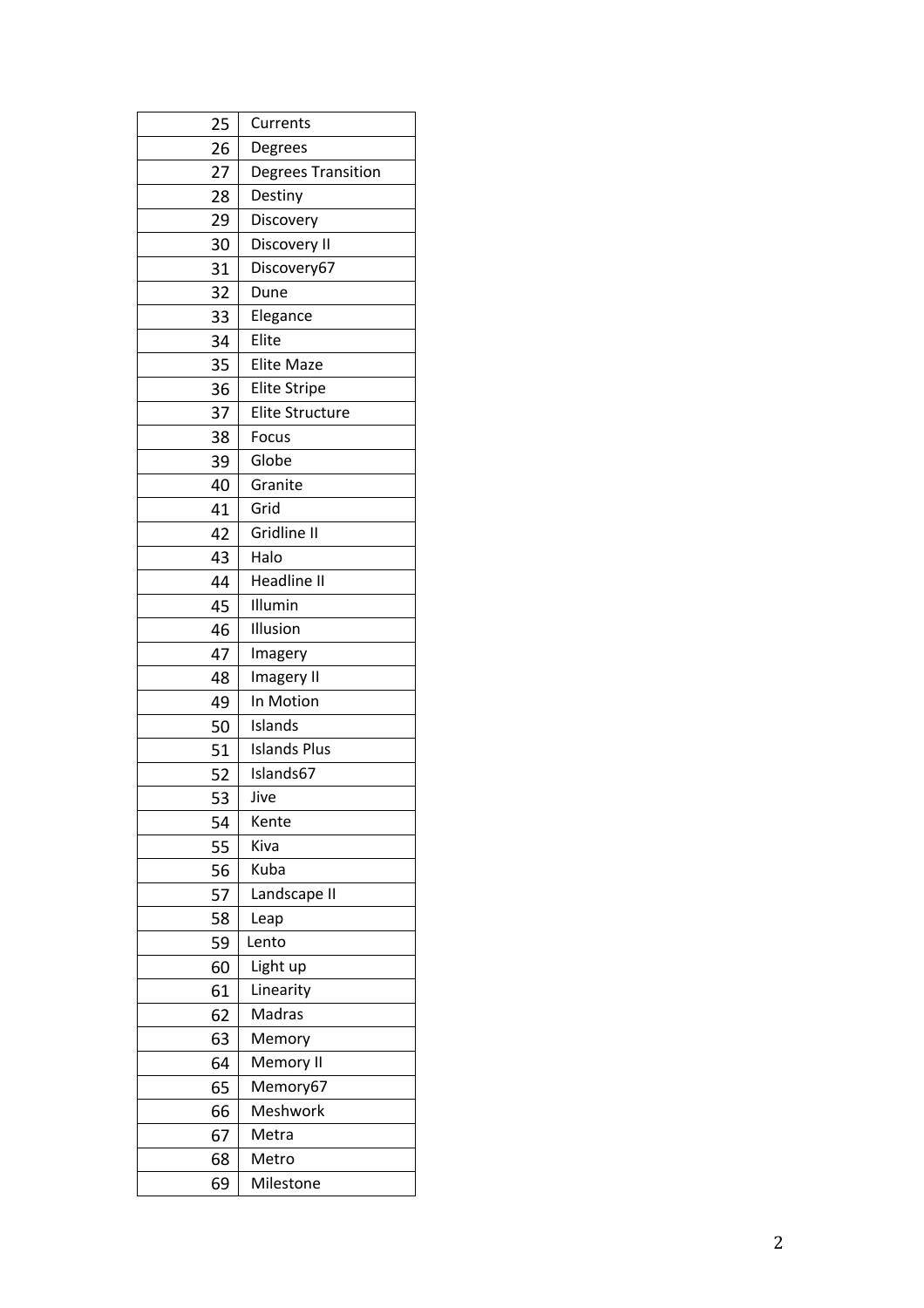| 70  | Mineral                      |
|-----|------------------------------|
| 71  | Observatory                  |
| 72  | Observatory67                |
| 73  | Patan                        |
| 74  | Patola                       |
| 75  | Paved                        |
| 76  | Presto                       |
| 77  | Prime                        |
| 78  | Radiant                      |
| 79  | Rubato                       |
| 80  | Sand                         |
| 81  | <b>Sand Plus</b>             |
| 82  | Scattering                   |
| 83  | <b>Sculptured Flannel II</b> |
| 84  | Scuro                        |
| 85  | Sense                        |
| 86  | Shadow                       |
| 87  | Shift                        |
| 88  | Shuffle                      |
| 89  | Silhouette                   |
| 90  | Sketch                       |
| 91  | Slant                        |
| 92  | Spectrum                     |
| 93  | Spot On                      |
| 94  | Sprout                       |
| 95  | Stance                       |
| 96  | <b>Startle</b>               |
| 97  | Stone                        |
| 98  | <b>Stone Plus</b>            |
| 99  | Strata                       |
| 100 | Stream                       |
| 101 | <b>Stream Plus</b>           |
| 102 | Stream67                     |
| 103 | <b>Tactic II</b>             |
| 104 | Tempo                        |
| 105 | Terrace                      |
| 106 | Theory                       |
| 107 | Theory67                     |
| 108 | <b>Track</b>                 |
| 109 | <b>Track Create</b>          |
| 110 | Transcend                    |
| 111 | <b>Tricot</b>                |
| 112 | Trip                         |
| 113 | T-TAG                        |
| 114 | Tweed                        |